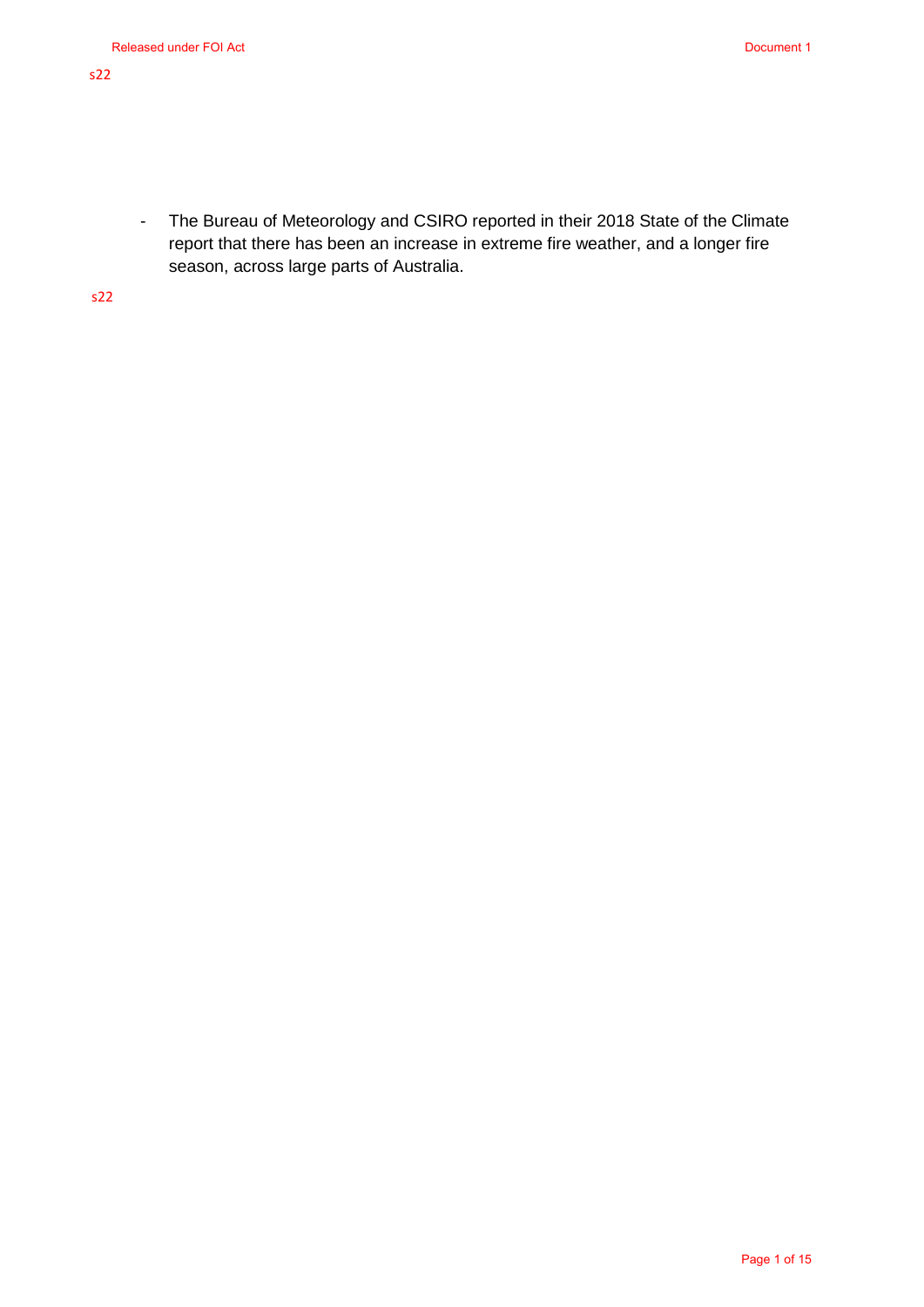#### **ATTACHMENT B**

#### **Background**

#### **Bushfires and climate change**

- *The 2018 State of the Climate report by BOM and CSIRO found:* 
	- There has been an increase in extreme fire weather, and a longer fire season, across large parts of Australia.
	- The duration, frequency and intensity of heatwaves have increased across large parts of Australia since 1950.
	- Rainfall has decreased in south-west Australia since the 1970s and in the south-east since the 1990s.
	- Regional climate change projections by BOM and CSIRO found that southern and eastern Australia are projected to experience harsher fire weather.
	- Projected warming and drying in southern and eastern Australia is likely to lead to fuel loads that are drier and more ready-to-burn, with increases in average forest fire danger index and a greater number of days with severe fire danger.

 $522$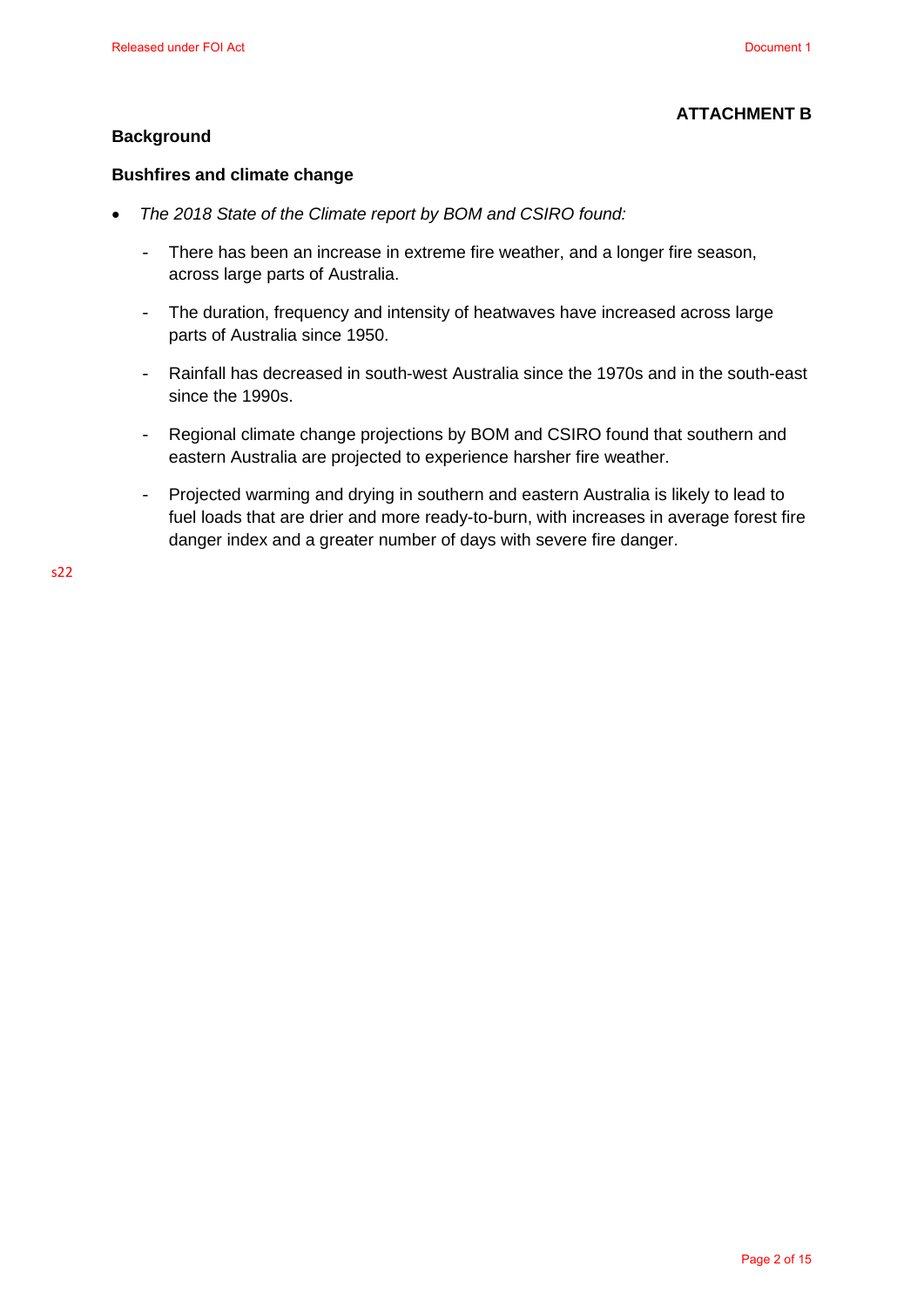

# **Australia Unprepared for Worsening Extreme Weather**

We, the undersigned, who are former senior Australian fire and emergency service leaders, have observed how Australia is experiencing increasingly catastrophic extreme weather events that are putting lives, properties and livelihoods at greater risk and overwhelming our emergency services.

Climate change, driven mainly by the burning of coal, oil and gas, is worsening these extreme weather events, including hot days, heatwaves, heavy rainfall, coastal flooding and catastrophic bushfire weather. Australia has just experienced a summer of record-breaking heat, prolonged heatwaves, and devastating fires and floods - there should be no doubt in anyone's mind: climate change is dangerous and it is affecting all of us now.

## **Facts You Need To Know**

- › Bushfire seasons are lasting longer and longer.
- › The number of days of Very High to Catastrophic bushfire danger each year are increasing across much of Australia, and are projected to get even worse.
- › Opportunities to carry out hazard reduction burns are decreasing because warmer, drier winters mean prescribed fires can often be too hard to control – so fuel loads will increase.
- › Higher temperatures mean that forests and grasslands are drier, ignite more easily and burn more readily, meaning fires are harder to control.
- › 'Dry' lightning storms are increasing in frequency, sparking many remote bushfires that are difficult to reach and control.
- › Fire seasons across Australia and in the northern hemisphere used to be staggered allowing exchange of vital equipment such as aerial water bombers, trucks and firefighters. The increasing overlap of fire seasons between states and territories and with the USA and Canada will limit our ability to help each other during major emergencies.
- › A warmer atmosphere holds more moisture, increasing the risk of heavier downpours and flooding events like that which recently affected Townsville.
- › Current Federal Government climate policy has resulted in greenhouse gas pollution increasing over the last four years, putting Australian lives at risk. Communities, emergency services and health services across Australia need to be adequately resourced to cope with increasing natural disaster risk.

**Tackling climate change effectively requires rapidly and deeply reducing greenhouse gas pollution here in Australia and around the world. We have the solutions at our disposal, we just need the political will to get on with the job.**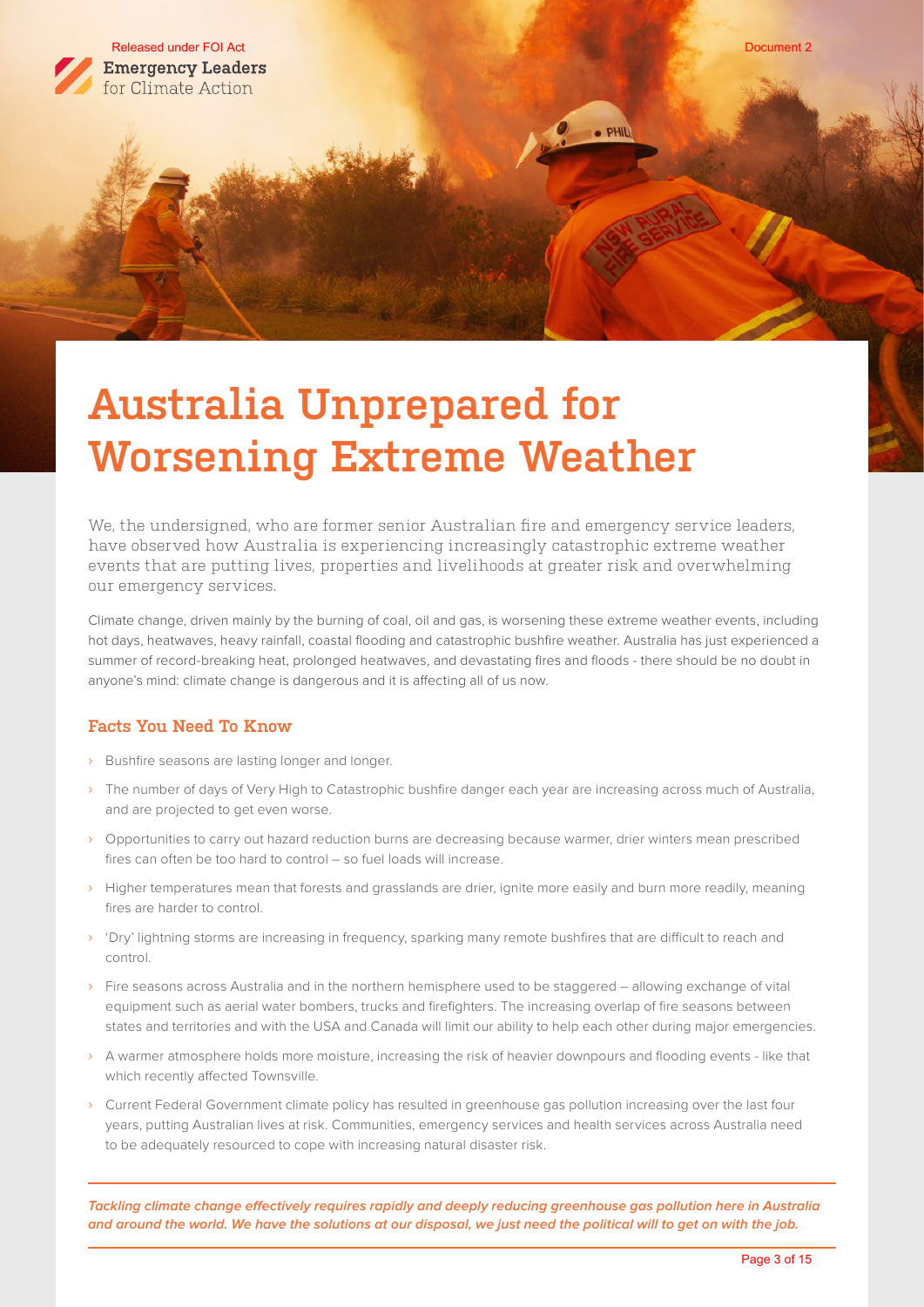#### **We call on the Prime Minister to:**

- › Meet with a delegation of former emergency services leaders who will outline, unconstrained by their former employers, how climate change risks are rapidly escalating.
- › Commit to a parliamentary inquiry into whether Australian emergency services are adequately resourced and equipped to cope with increasing natural disaster risks due to climate change.
- › Recognise that strategic national firefighting assets like large firefighting aircraft are prohibitively expensive for states and territories, are currently leased from the northern hemisphere, and that increased overlap of fire seasons is restricting access to this equipment during times of need. A cost-benefit analysis of current arrangements and their effectiveness, and how Australia's strategic aerial firefighting needs can be best met and funded, needs to be initiated in consultation with the National Aerial Firefighting Centre.
- › Ensure continued funding for stakeholder-driven research into how we can respond to, mitigate, and increase resilience to bushfires, natural hazards and escalating climate change risks.

#### **We call on all State and Territory Governments to:**

- › Provide increased resources to enable forestry, national parks, urban and rural fire services to increase environmentally sensitive fuel reduction and fire mitigation programs.
- › Focus on climate change adaptation and mitigation programs while taking strong action to significantly reduce state / territory emissions.
- › Cease cutting the budgets and resources of forestry, national parks, urban and rural fire services, both directly and through instruments such as "efficiency dividends", so that the services can increase operational capacity to deal with our "new normal" of catastrophic weather risks.

#### **This joint statement is signed by:**

#### **Mary Barry**

Former CEO, Victorian State Emergency Service

#### **Neil Bibby AFSM**

Former Chief Executive Officer, Country Fire Authority Victoria, and former Deputy Chief Officer, Melbourne Metropolitan Fire Brigade

**Tony Blanks AFSM**  Former Fire Unit Manager, Tasmania National Parks, and former Fire Manager, Forestry Tasmania

**Mike Brown AM, AFSM**  Former Chief Fire Officer, Tasmania Fire Service

**Naomi Brown**  Former CEO, Australasian Fire & Emergency Service Authorities Council

**Bob Conroy** Former Fire Manager, NSW National Parks and Wildlife Service

**Major General Peter Dunn AO (Ret)**  Former Commissioner, ACT Emergency Services Authority

**John Gledhill AFSM**  Former Chief Fire Officer, Tasmania Fire Service

## **Dr Jeff Godfredson AFSM**

Former Chief Fire Officer, Melbourne Metropolitan Fire Brigade

#### **Dr Wayne Gregson APM**  Former Commissioner,

WA Dept of Fire & Emergency Services

**Craig Hynes AFSM**  Former Chief Operations Officer, WA Fire and Emergency Services Authority

**Lee Johnson AFSM**  Former Commissioner Qld Fire & Emergency

Services. Director: Bushfire & Natural Hazards Cooperative Research Centre

**Murray Kear AFSM**  Former Commissioner, NSW State Emergency Service

**Phil Koperberg AO, AFSM, BEM**  Former NSW Minister for the Environment, former Commissioner NSW Rural Fire Service

**Craig Lapsley PSM** 

Former Emergency Management Commissioner and Fire Services Commissioner, Victoria, former Deputy Chief Officer, Country Fire Authority Victoria

**Andrew Lawson AFSM**

Former Deputy Chief Officer, SA Country Fire Service

#### **Grant Lupton AFSM**

Former Chief Fire Officer, South Australian Metropolitan Fire Service

**Greg Mullins AO, AFSM** 

Former Commissioner Fire & Rescue NSW. Climate Councillor

#### **Frank Pagano AFSM, ESM**

Former Executive Director, Emergency Management Queensland, and former Deputy Commissioner, Queensland Fire & Rescue Service

**Steve Rothwell AFSM**  Former Director and Chief Fire Officer, NT Fire & Emergency Services

**Stephen Sutton**  Former Chief Fire Control Officer, Bushfires NT

**Ken Thompson AFSM**  Former Deputy Commissioner, Fire & Rescue NSW

**Ewan Waller AFSM**  Former Chief Fire Officer, Forest Fire Management, Victoria

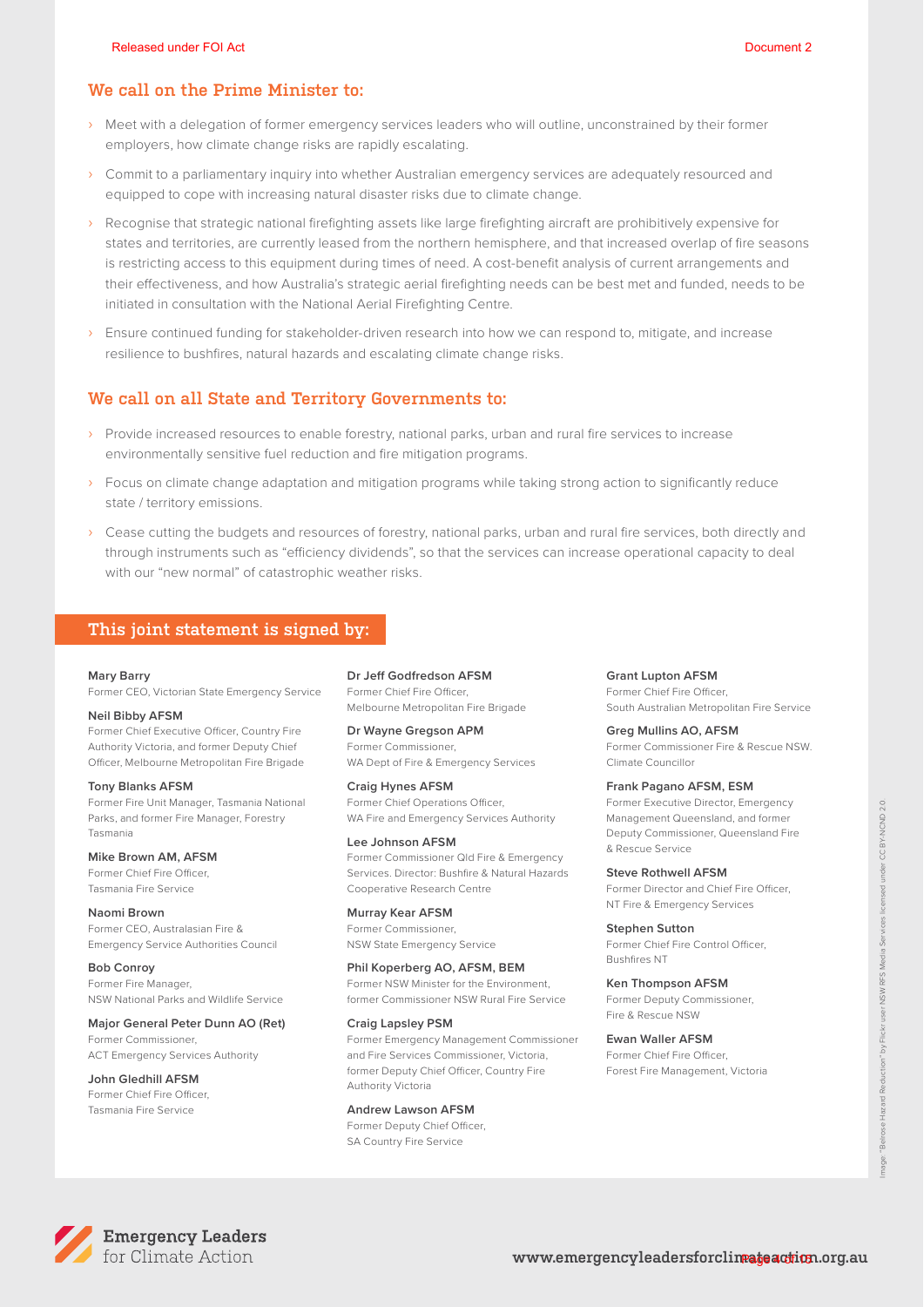**From:** s22 **Sent:** Friday, 13 September 2019 2:43 PM **To: Cc:** s22 s22

**Subject:** RE: Meeting with Minister Taylor [DLM=For-Official-Use-Only]

 $\rightarrow$ 

Dear s11C

Thank you for your email.

As you are aware, Minister Taylor would be happy to meet in October to discuss your concerns.

I would also suggest that you send your request to Minister David Littleproud's office. He is the Minister responsible for Natural Disaster and Emergency Management. (cc'd into this email)

Please call if you would like to discuss further.

Kind regards,

 $c22$ 

```
Office of the Hon Angus Taylor MP
Member for Hume| Minister for ENERGY and emissions reduction
Suite M1. 27 Parliament House, CANBERRA ACT 2600
s22 s11C<br>ject: RE<br>r s11C<br>mk you<br>ou are<br>buld also<br>Natural<br>se call<br>d regard<br>TICE OF<br>MBER FC<br>m: s11C
```
**From: Sent:** Tuesday, 10 September 2019 4:37 PM **To:** Invitations.Taylor **Subject:** Re: FW: Meeting with Minister Taylor [DLM=For-Official-Use-Only] s22<br>epter<br>or s22

Dear s<sup>22</sup>

On behalf of Emergency Leaders for Climate Action, thank you for the offer to meet with Minister Taylor on 2 October.

It is unfortunate that the PM has declined to meet with us and that it has taken several months to receive this invitation from Minister Taylor. Sadly, over this period, catastrophic conditions that we predicted have manifested.

Considering the gravity of the situation, a national response from the highest levels of the Australian Government is required. As former emergency services leaders with decades of frontline experience, we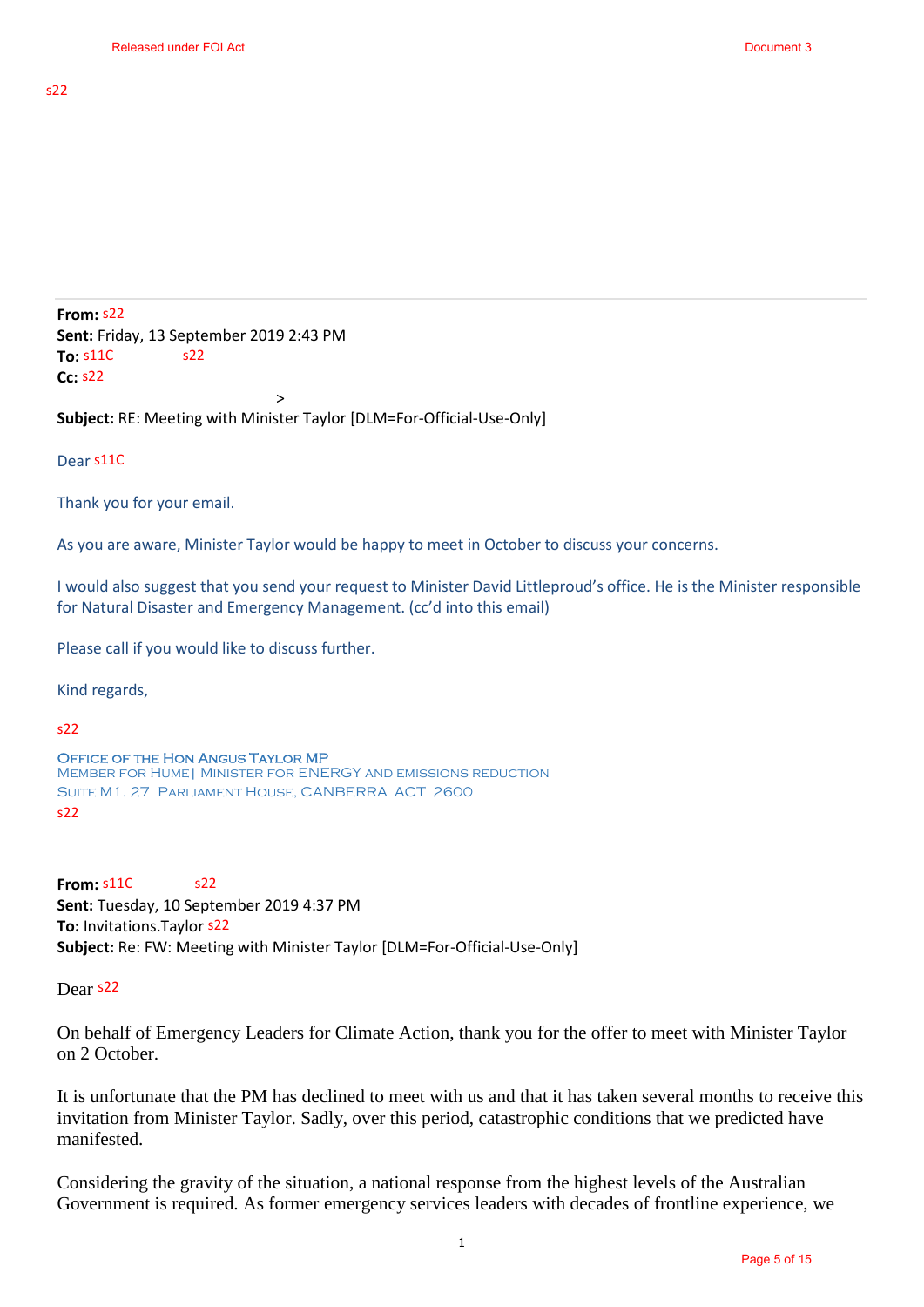respectfully request an urgent meeting, in Canberra if this is more convenient, with the Prime Minister, yourself, the Natural Disaster and Emergency Management Minister, the Finance Minister, and any associated ministers who you believe should also be involved.

Given the significant danger faced by our emergency services and communities and the need for "step change" in Australia's approach to escalating extreme weather-driven events, I look forward to an urgent acknowledgement and agreement to meet as outlined above.

Yours sincerely,

## s11C

## On Tue, Sep 10, 2019 at 1:10 PM Invitations. Taylor <sup>522</sup> vrote:

Dear s11C

We received your meeting request below from the Prime Minister's office. I apologise for the delay in responding.

Minister Taylor is interested in meeting with you in regard to Emergency Leaders for Climate Action.

Is Sydney the preferred meeting place for you? If so, Minister Taylor would be able to meet at 12.00pm on 2 October 2019.

The meeting would take place at the Commonwealth Parliamentary Offices, 1 Bligh Street, Sydney.

I look forward to hearing from you,

Kind regards,

s22

## **Office of the Hon Angus Taylor MP**

Member for Hume| Minister for ENERGY and emissions reduction

Suite M1. 27 Parliament House, CANBERRA ACT 2600

s22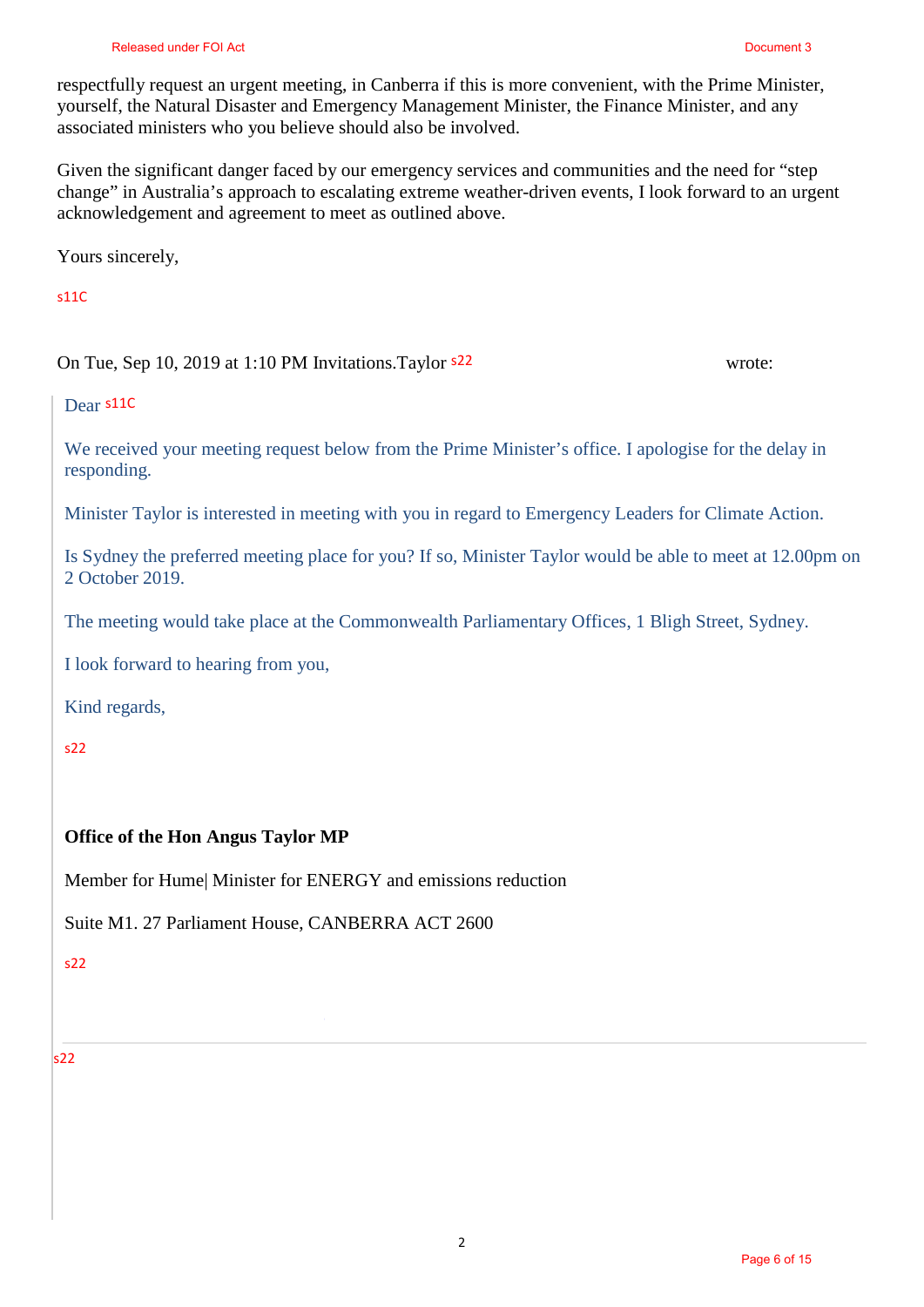# For Official Use Only

MS19-001040

**To:** Minister for Energy and Emissions Reduction (For Information)

#### **SUMMER READINESS**

| <b>SUMMER READINESS <sub>\$22</sub></b> |      |                               |                               |  |  |
|-----------------------------------------|------|-------------------------------|-------------------------------|--|--|
| <b>Recommendation:</b>                  |      |                               |                               |  |  |
| 1.822                                   |      |                               |                               |  |  |
|                                         |      |                               | <b>Noted / Please discuss</b> |  |  |
| <b>Minister:</b>                        |      |                               | Date:                         |  |  |
| <b>Comments:</b>                        |      |                               |                               |  |  |
|                                         |      |                               |                               |  |  |
|                                         |      |                               |                               |  |  |
| <b>Clearing</b>                         | s11C | Assistant Secretary,          | s22                           |  |  |
| Officer:                                |      | <b>Energy Security Branch</b> |                               |  |  |
| Sent: 4/12/2019                         |      |                               |                               |  |  |
| <b>Contact Officer:</b>                 | s22  | Director, Emergency           | s22                           |  |  |
|                                         |      | Management and                |                               |  |  |
|                                         |      | <b>Preparedness Section</b>   |                               |  |  |

**Key Points:**

s22

3. The outlook for this summer is for an elevated risk of bushfires (particularly in the east), an increased risk of heatwaves, and dust storms (refer <u>Attachment A</u>). <sub>s22</sub>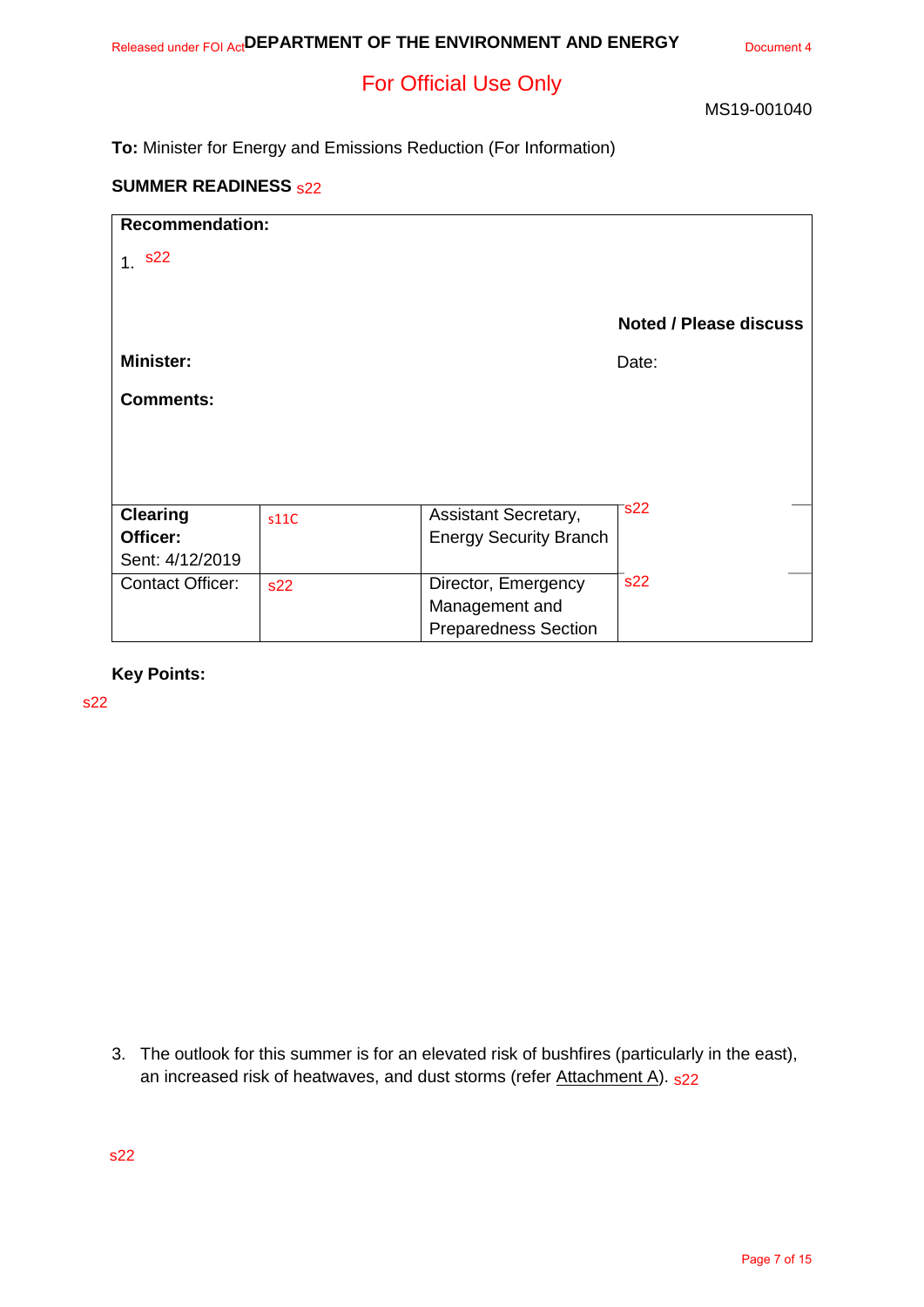s22 **heightened risks <sub>s22</sub> black**, the key areas being:

a. hotter, drier conditions and reduced rainfall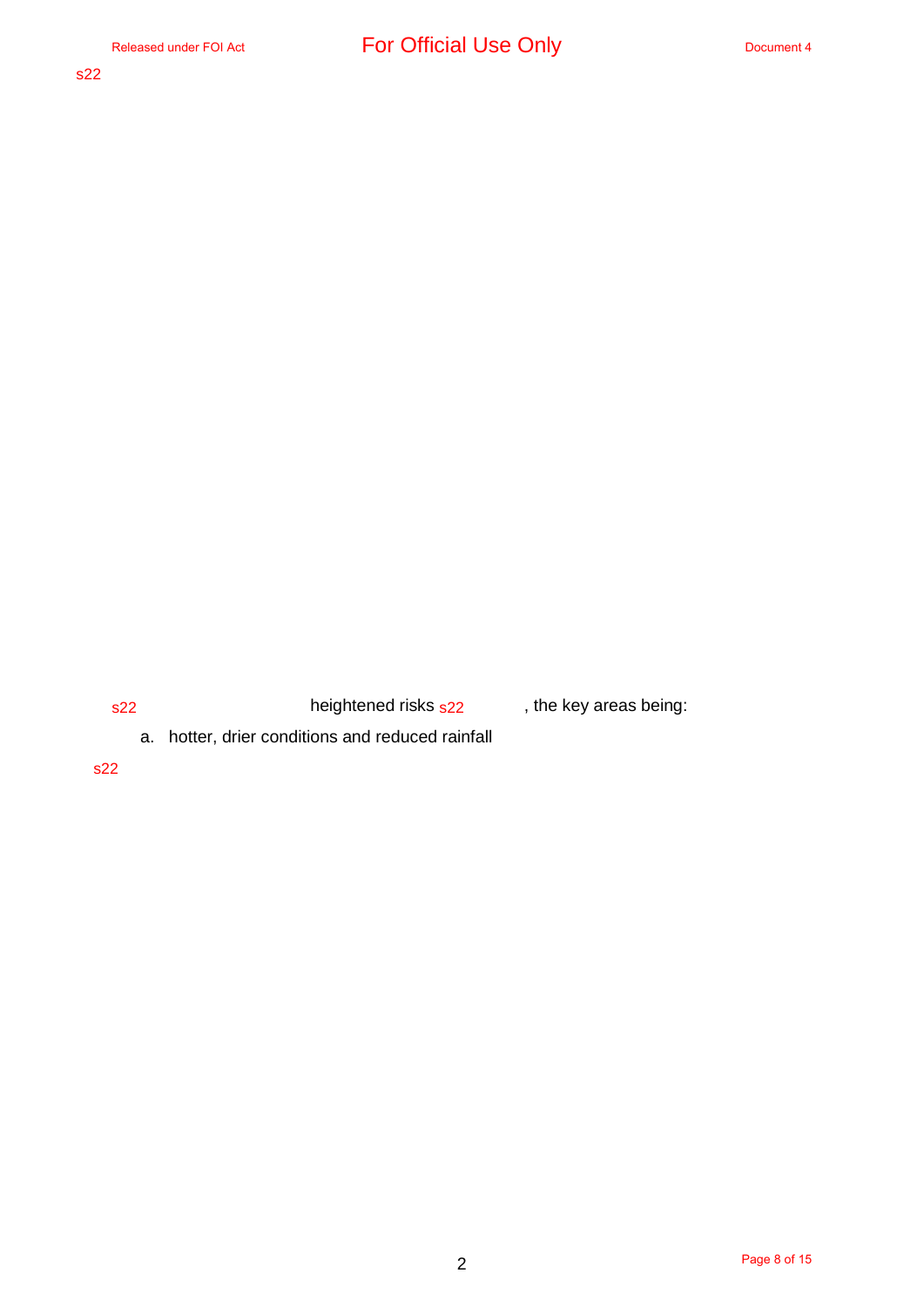# **Attachments**

**A:** Summer 2019-20: Weather Outlook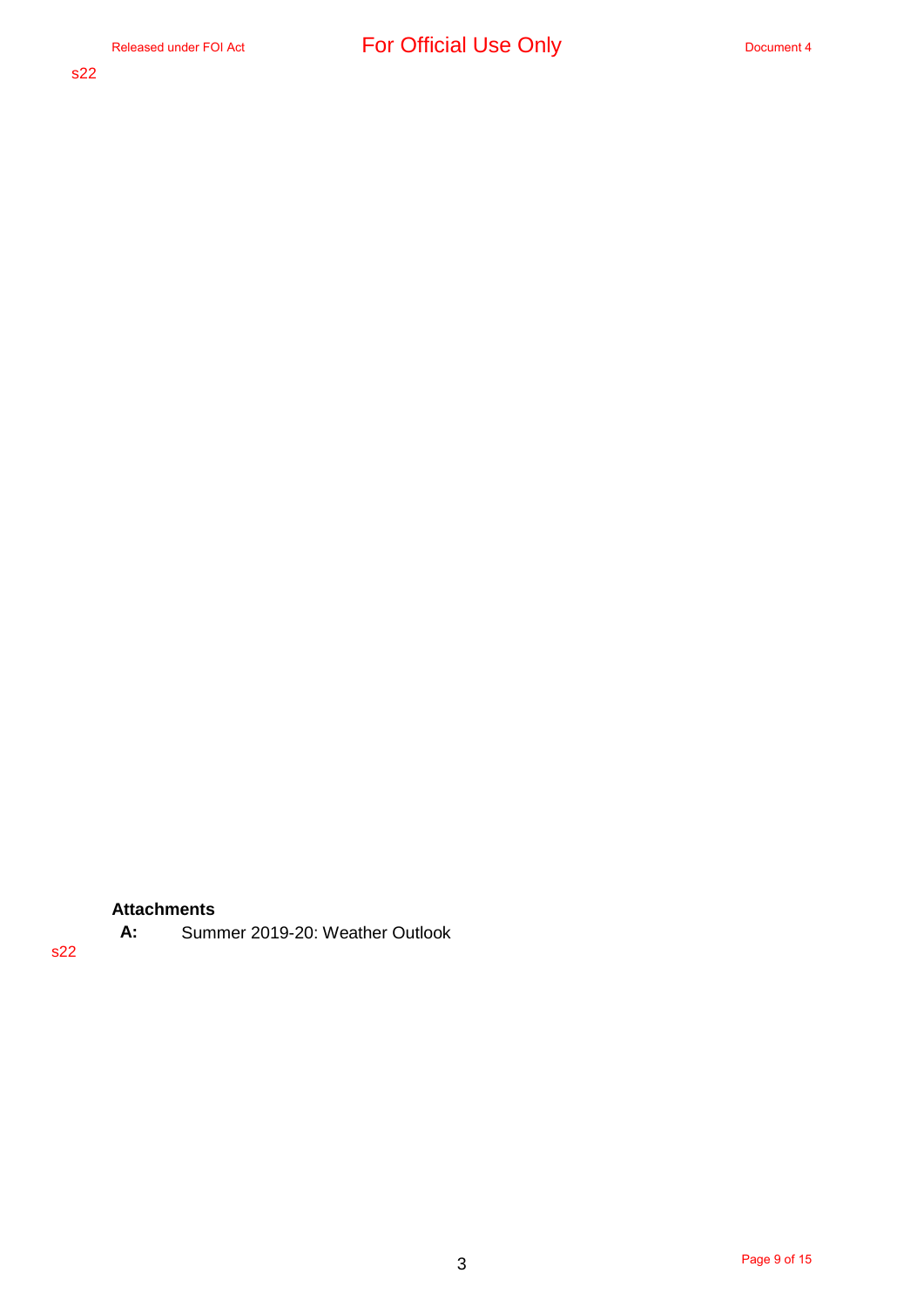## Released under FOI Act **For Official Use Only** Document 4

#### **Attachment A**

#### **SUMMER 2019-20: WEATHER OUTLOOK**

- The Bureau of Meteorology (BoM) has provided advice on the outlook for the remainder of 2019 and into early 2020.
- The outlook (Figure 1) is for an increased likelihood of bushfire activity (particularly in the east), an increased risk of heatwaves, and an increased probability of dust storms. Warm and dry conditions are expected to continue through summer. This consists of:
	- above average daytime and overnight temperatures across Australia, increasing the summer heatwave risk and placing extra pressure on generation assets;
	- below average rainfall during the remainder of December. Summer rainfall is likely to be below average in parts of the east but above average in parts of the north-west;
	- continued bushfire activity in much of eastern Australia and parts of the south. Any days with strong winds will increase this risk.
		- : The Forest Fire Danger Index (FFDI) is high, especially around the interconnector corridors for the Queensland-New South Wales interconnector (QNI) and the New South Wales-Victoria interconnector; and
	- dust storms in central New South Wales and in the vicinity of the QNI. Dust storms can be a hazard to the operability of the transmission network as it can cause arcing on high voltage transmission lines.

| Impact                     | <b>Likelihood compared</b><br>to most years |
|----------------------------|---------------------------------------------|
| <b>Bushfire activity</b>   | More likely                                 |
| Heatwave                   | More likely                                 |
| Widespread flooding        | Less likely                                 |
| Severe storms              | Similar                                     |
| Drought                    | More likely                                 |
| Dust                       | More likely                                 |
| Marine heatwave            | Similar                                     |
| <b>Tropical cyclones</b>   | <b>TBA</b>                                  |
| Coastal flooding / erosion | More likely                                 |

*Figure 1: Extreme and Hazardous Weather Outlook: Summer 2019-20 (Source: BOM, 22 November 2019)*

#### **Rainfall outlook**

 There has been below average rainfall across most of the continent during November. However, the three-month outlook (Figure 2) indicates the rainfall deficit is likely to be largely confined to eastern Australia, including Tasmania.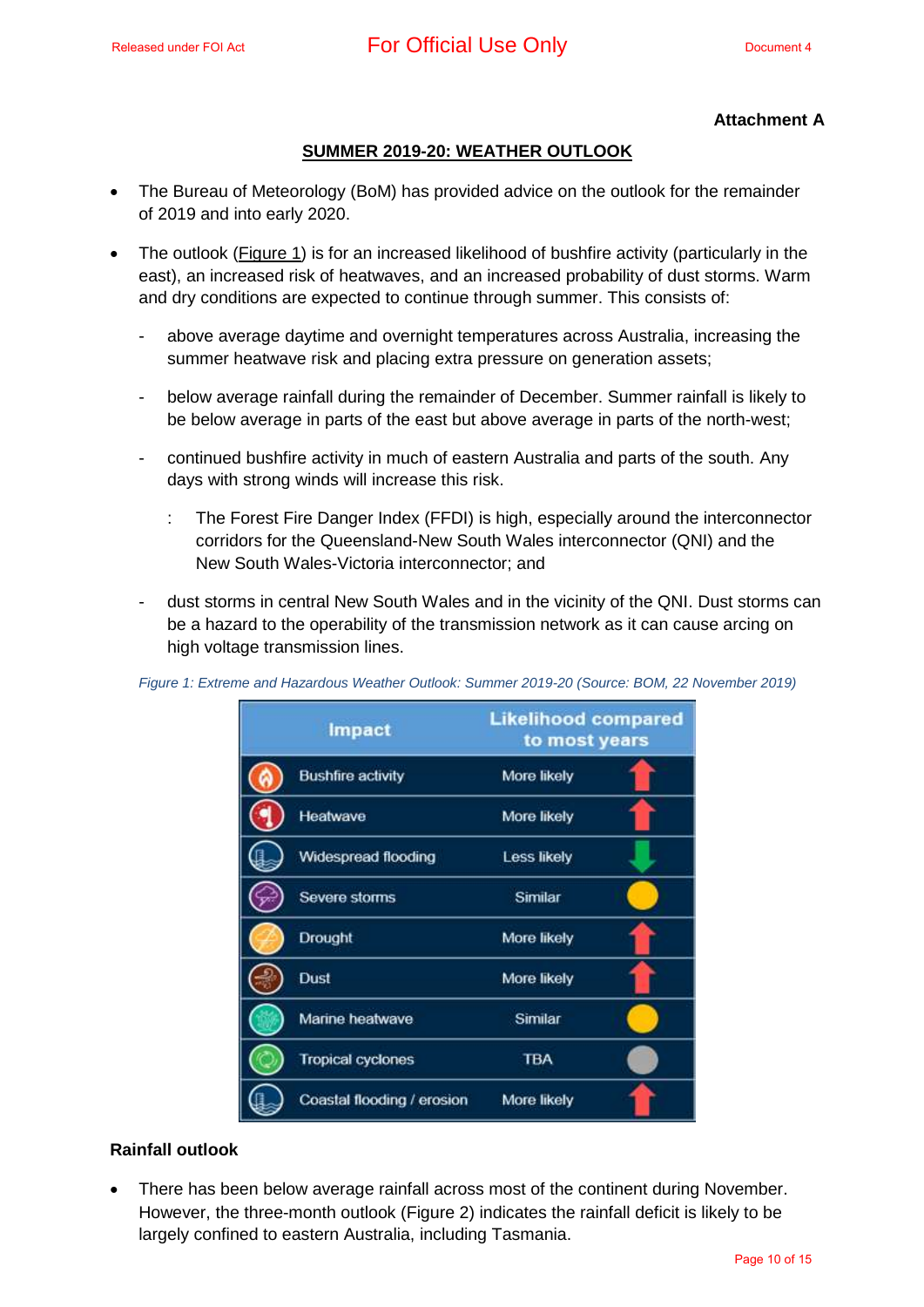

*Figure 2: Chance of exceeding median rainfall – December 2019 to February 2020 (Source: BOM, 28 November 2019)*

#### **Bushfire Activity**

- An early start to the bushfire season has occurred, notably in the south-east, and as predicted by the Bushfire and Natural Hazards Cooperative Research Centre (Figure 3).
- The remainder of the fire season has the potential to be active across Australia, following on from a very warm and dry start to the year.
	- The bushfire season is lengthening with more dangerous fire weather days occurring within a season, particularly in the south and east.
	- The FFDI is tracking similar to those conditions preceding the Ash Wednesday and Black Saturday events.
- On 28 November 2019, the Australian Government Crisis Coordination Centre reported that, since 9 September 2019, the total area burnt across New South Wales, Queensland, Victoria, Western Australia, South Australia and Tasmania exceeds 2,119,362 hectares.
- The dry landscape means warm and windy weather has increased the fire risk particularly: along the east coast of Queensland, New South Wales, Victoria and Tasmania; in elevated areas; and parts of southern Western Australia and South Australia.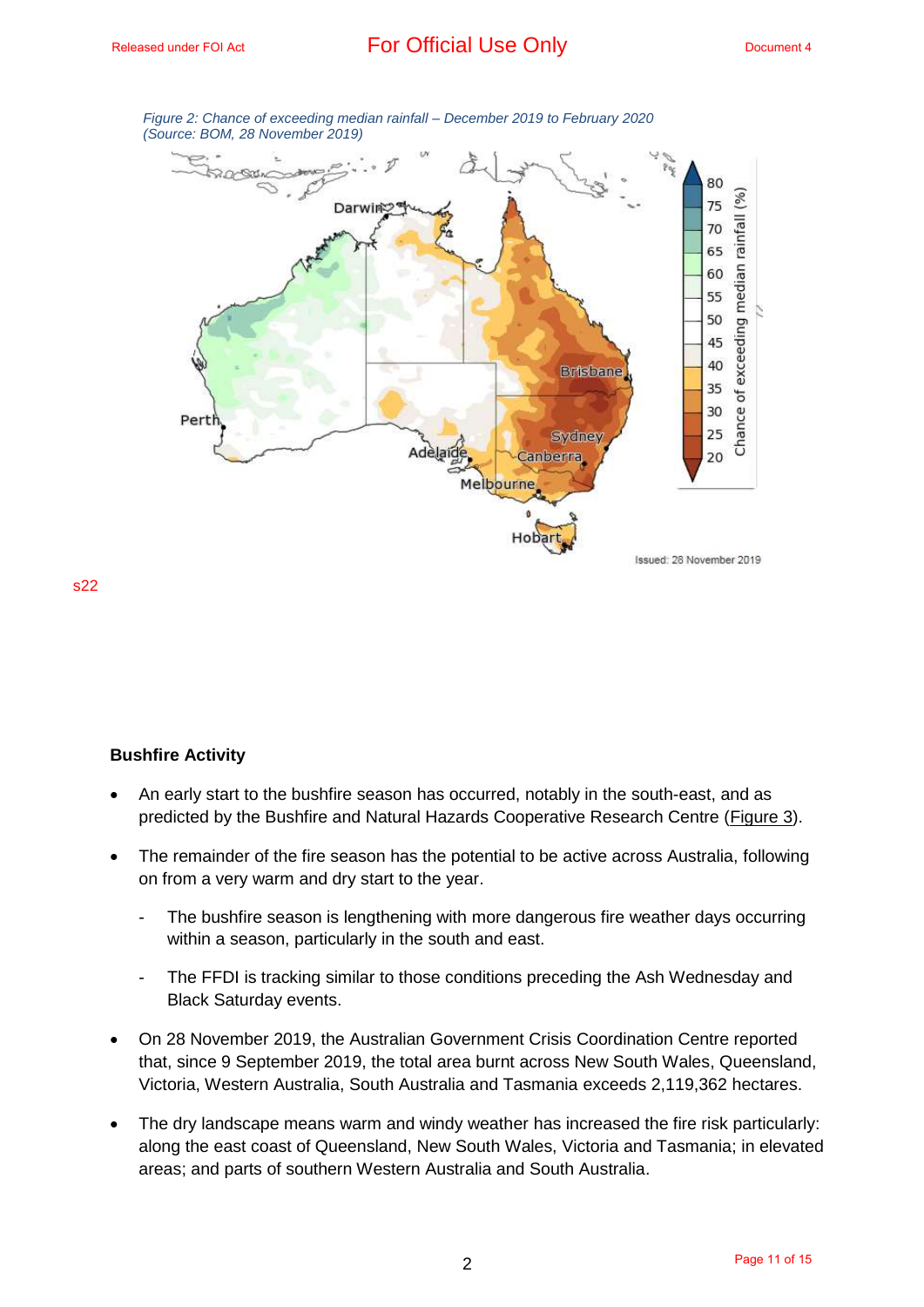*Figure 3: Australian Seasonal Bushfire Outlook (Source: Bushfire and Natural Hazards CRC, August 2019)*



#### **Heatwaves**

- There is an increased risk of extreme heat developing across central, southern and eastern Australia. More than 20 extreme heat days have occurred in 2019 to date (Figure 5), and all capital cities <sub>s22</sub> and the same of the same have have exceeded their average number of days of extreme heat.
- BoM have advised that low rainfall, high daytime temperatures and very much below average soil moisture levels across most of the continent have primed the landscape for heatwaves over summer.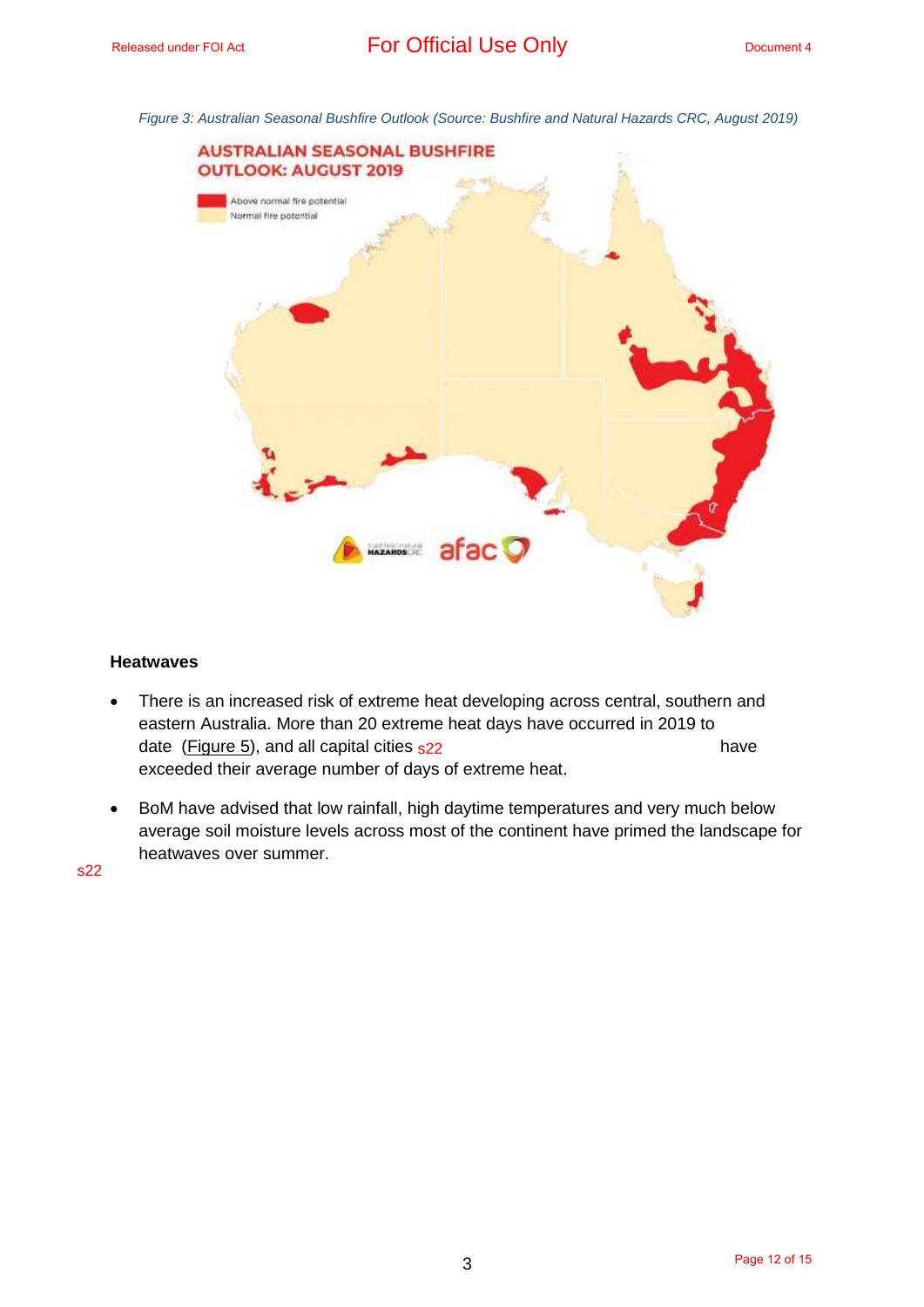*Figure 5: Number of days each year where the Australian daily area-average mean temperature is extreme (above 99th percentile) (Source: BOM, 22 November 2019)*

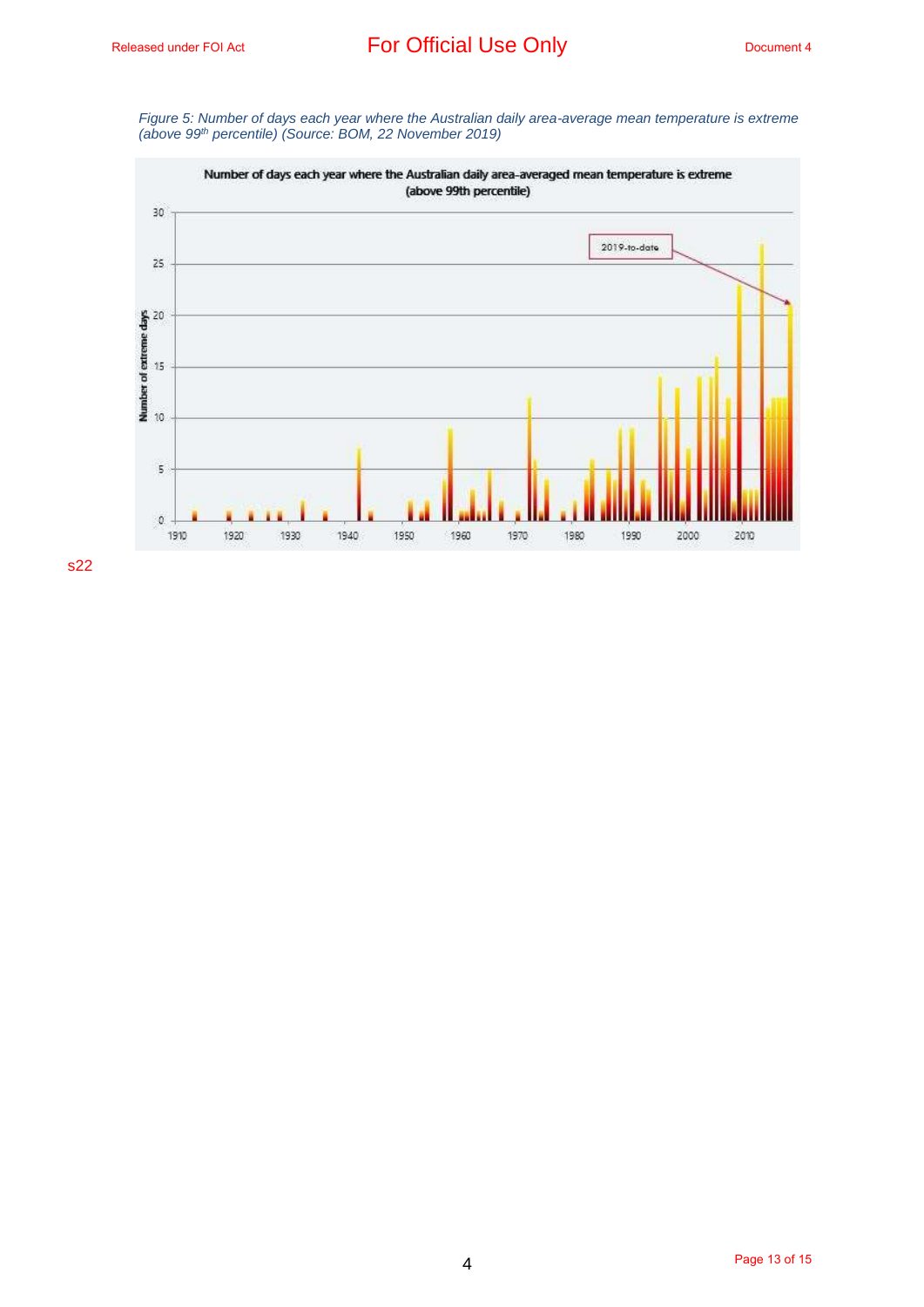s22

Key risks in 2019-20 include:

: Heightened risk of bushfires, heatwaves and dust storms in eastern Australia.